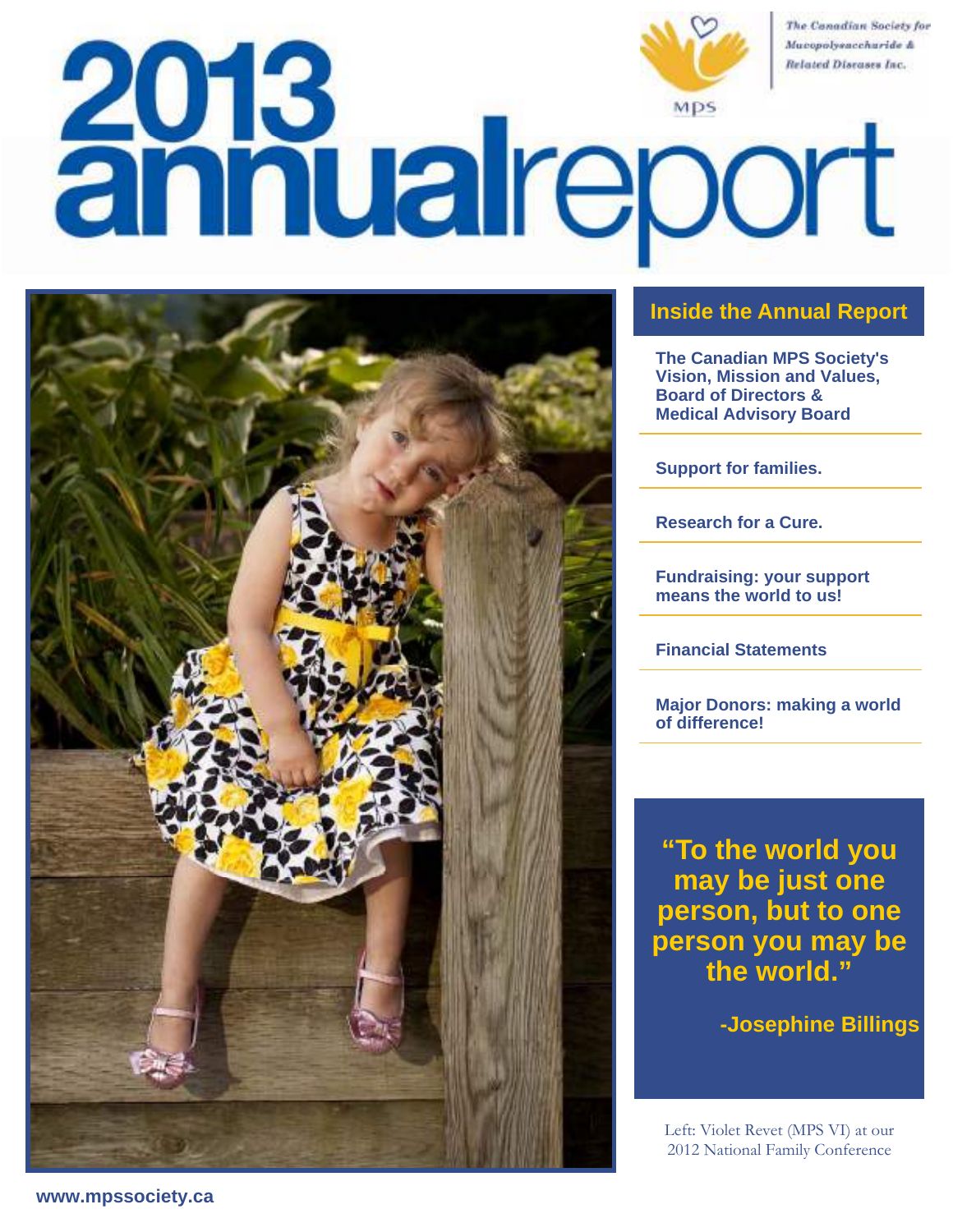# FINANCIAL STATEMENT STATEMENT STATEMENT  $\mathbf{F}$

#### **Our Vision:**

 We believe in a brighter future for those affected with and by Mucopolysaccharide (MPS) and related lysosomal diseases. We envision a future where patients no longer die from MPS and related diseases because treatments have been developed, cures have been discovered, and our government has made these treatments and cures accessible to those who need and deserve them. In the future we envision, those affected are living long, healthy and fulfilling lives enjoying the company of their friends, children and grandchildren.

#### **Our Mission:**

 Founded in 1984, The Canadian Society for Mucopolysaccharide and Related Diseases Inc. (The Canadian MPS Society) is committed to providing support to individuals and families affected with MPS and related diseases. educating medical professionals and the general public about MPS, and raising funds for research so that one day there will be cures for all types of MPS and related diseases.

#### **Our Values:**

The Canadian MPS Society values:

- community & compassionate support
- health & wellness
- justice & equality
- education & awareness
- research & innovation
- accountability & transparency

# BOARD OF DIRECTORS AND MEDICAL ADVISORY BOARD

### Board of Directors

**Chair—Bernie Geiss** Professional, British Columbia **Vice-Chair—Carrie Nimmo** MPS I, Aunt, British Columbia **Secretary—Jean Linden** MPS III, Parent, British Columbia **Treasurer—Brenda MacLean** Professional, British Columbia **Treasurer—Brent Nichols**  Professional, British Columbia **Barbara Boland** MPS III, Parent, Newfoundland **Judy Byrne**  MPS I, Parent, Ontario **Warren Campbell**  Professional, British Columbia **Todd Harkins**  MPS I, Parent, British Columbia **Aubrey Hawton**  MPS III, Parent, Ontario **Mary Nelis**  MPS I, Parent, Quebec **Dan Priest**  MPS IVB, Parent, British Columbia **Matthew Santos**  Adult with MPS IVB, Ontario

## Medical Advisory Board

**Chair—Lorne Clarke M.D., C.M., F.R.C.P.C., F.C.C.M.G.**  University of British Columbia, Vancouver, British Columbia **Robin Casey, M.D., M.S.C.**  Alberta Children's Hospital Calgary, Alberta **Joe Clarke, M.D., Ph.D.**  Hospital for Sick Children Toronto, Ontario **Aneal Khan, M.D.**  Alberta Children's Hospital Calgary, Alberta **Eva Mamak, Ph.D. (Neuropsychology)**  Hospital for Sick Children Toronto, Ontario **Serge Melancon, M.D.**  Montreal Children's Hospital Montreal, Quebec J**ohn Mitchell, M.D.**  Montreal Children's Hospital Montreal, Quebec **Cheryl Rockman-Greenberg M.D., C.M., F.R.C.P.**  Winnipeg Children's Hospital Winnipeg, Manitoba

**Julian Raiman, M.D.**  Hospital for Sick Children Toronto, Ontario **Tony Rupar, M.D.**  CPRI London, Ontario **Sylvia Stockler, M.D**. BC Children's Hospital Vancouver, British Columbia

## Staff

**Kirsten Harkins, Executive Director Jill Ley, Executive Assistant** 



The Canadian Society for Macepolysaccharide & Related Diseases Inc.

PO Box 30034, RPO Parkgate North Vancouver, BC V7H 2Y8 Phone: 604.924.5130 / 1.800.667.1846 Fax: 604.924.5131 Email: info@mpssociety.ca www.mpssociety.ca Charity # 12903 0409 RR0001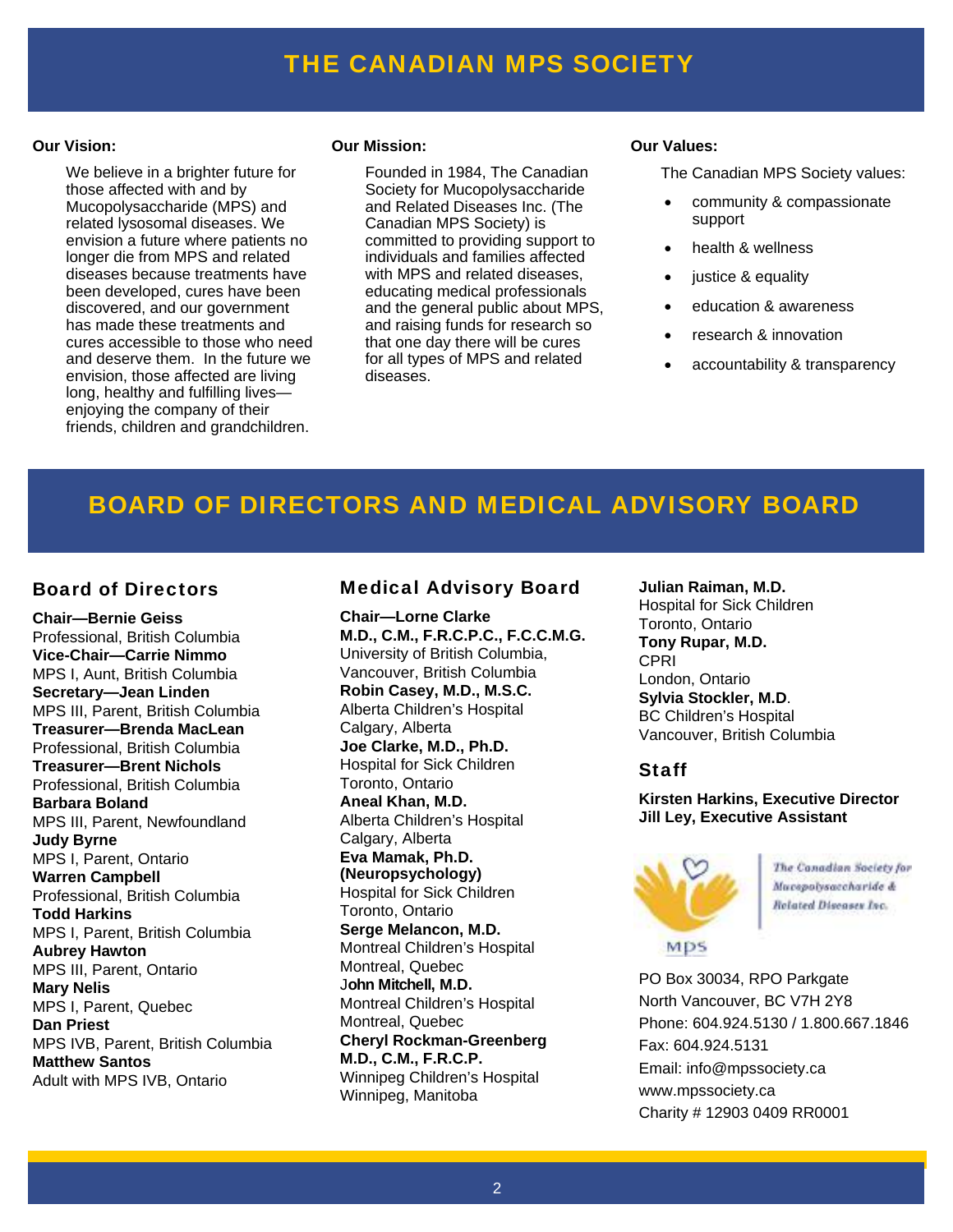# **SUPPORT FOR FAMILIES**

Families across Canada depend on the Canadian MPS Society for support and education, and generous support from our donors during our 2012-2013 fiscal year allowed us to bring families together through an incredible national conference and a more connected virtual community. We launched a new monthly e-newsletter, developed new family resource binders, and funded assistance grants for families in need. And, to ensure access to necessary treatments, we continued to educate the government about issues important to those living with MPS or a related disease.



**Home infusions** made receiving enzyme replacement therapy less onerous for kids like Maya Bosdet (MPS I), pictured above at home with her brother Owen. And if you look carefully at the top photo, you can see Maya's photo (& Dr. Julian Raiman's) at the **International MPS Symposium**, held in the Netherlands.

### **WORKING TOGETHER FOR A BETTER FUTURE FOR ALL**

In October 2012, the Canadian MPS Society joined Canadian Organization for Rare Disorders who, on behalf of the 2.8 million Canadians with rare disorders, welcomed Health Minister Aglukkaq's announcement of the "first ever Canadian framework to increase access to new treatments and information" and the launch of Orphanet-Canada.



In celebration of **Rare Disease Day**, Canadian Organization for Rare Disorders (CORD) hosted the **5th Annual Rare Disease Day Conference and Awards Dinner Gala** in Toronto February 28 & March 1, 2013.

Two Canadian MPS Society Medical Advisory Board members Rare Disease Day were honoured with "Rarity Awards". Congratulations to:

Dr. Cheryl Rockman-Greenberg: Rarity Award for Health Professional Leadership for excellence in service to the rare disease community

Dr. Lorne Clarke: Rarity Award for Scientific Excellence for significant contribution to advancing research in rare diseases

## **Join our virtual community!**



Follow us on twitter (@CanMPSSociety)



Like us on facebook (Canadian MPS Society)



Watch our videos on YouTube.

#### **In May 2012, we launched our new e-newsletter, the e-connection.**





Throughout our 2012-2013 fiscal year, several Canadian patients - including Lukas and Zane Braun, pictured above with a friend from the Blue Jays - continued their participation in BioMarin's **Phase III enzyme replacement therapy study for the treatment of MPS IV A.** 

On November 5th, 2012, BioMarin announced that the trial met the primary endpoint of change in six-minute walk distance and, based on the results, will be submitted marketing applications in Canada at the end of 2013.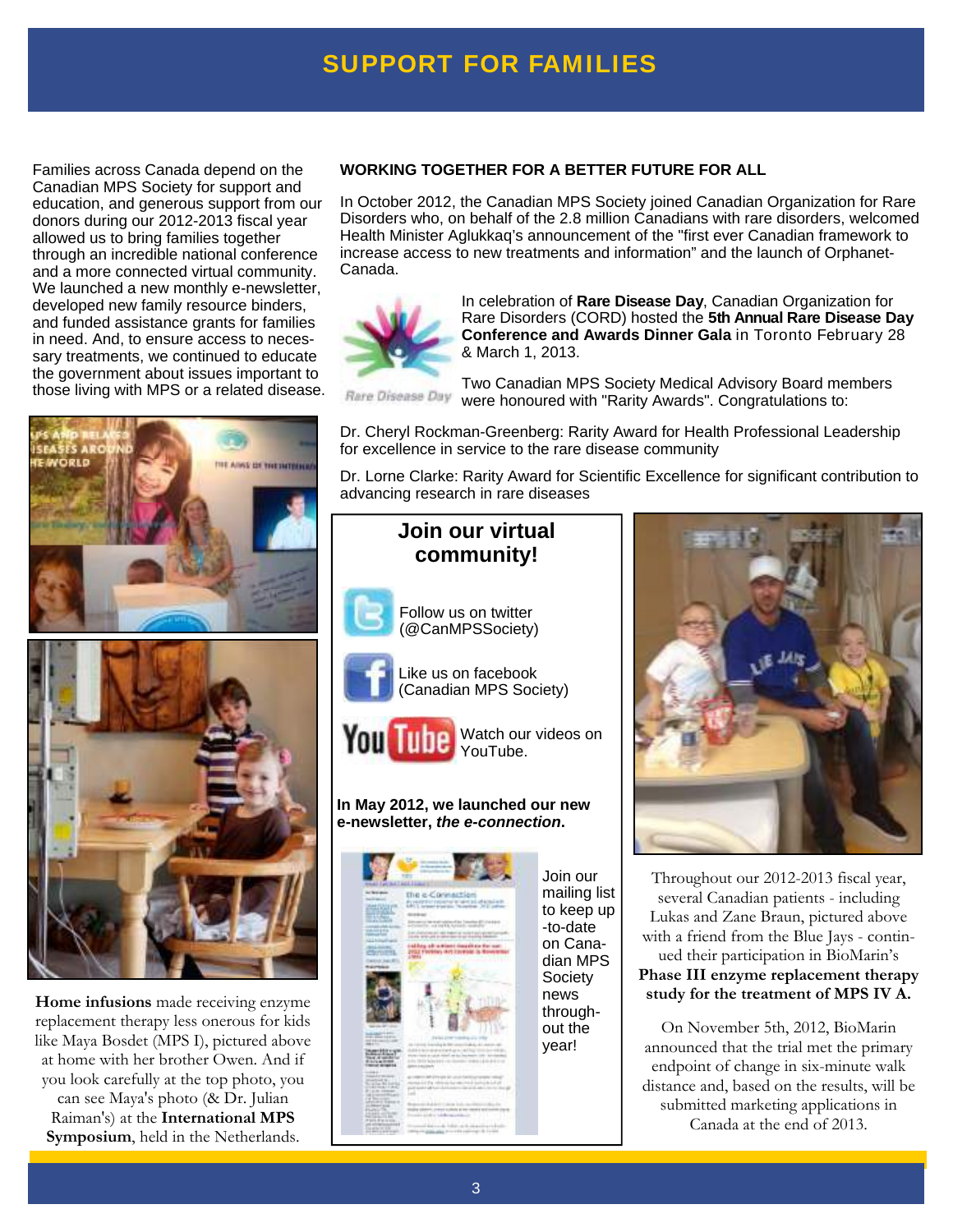# **RESEARCH FOR A CURE**

# **With our donors' support, we were able to fund the following research grants at the end of our 2012-2013 fiscal year. Hope means the world to us!**

**2013 Summer Studentship Research Grants:**

**Identification of potential pharmacological chaperones for treatment of MPS by high-throughput screening for inhibitors of human iduronidase** 

- Recipient: Michael Jew
- Institution: UBC
- Supervisor: Prof. SG Withers
- Amount funded: \$4,000

### **Purification and uptake studies of alpha-N-acetylglucosaminidase**

- Recipient: Geoffrey Morris
- Institution: UVic
- Supervisor: Dr. Francis Choy
- Amount funded: \$4,000

This grant was funded by a generous donation to the Canadian MPS Society by the Sanfilippo Children's Research Foundation.

### **2013-4 Research Grant:**

The Canadian MPS Society, through its MPS IV B Research Fund, funded the following research grant for research into MPS IV B (Morquio B syndrome):

### **Morquio-Better Project - 2: Novel chaperones for GLB1-deficient diseases**

Principal investigator: Dr. Eduard Paschke Institution: Medical University of Graz (Austria)









The beautiful photos on this page were taken at our 2012 National Family Conference. From left to top right: Sebastien & Kobe (both MPS II), Shawn (MPS III), Melissa (MPS IVA) & her dog Papuk, Monika & Anisa (both MPS I) with Lawson, Jasper (MPS VI).



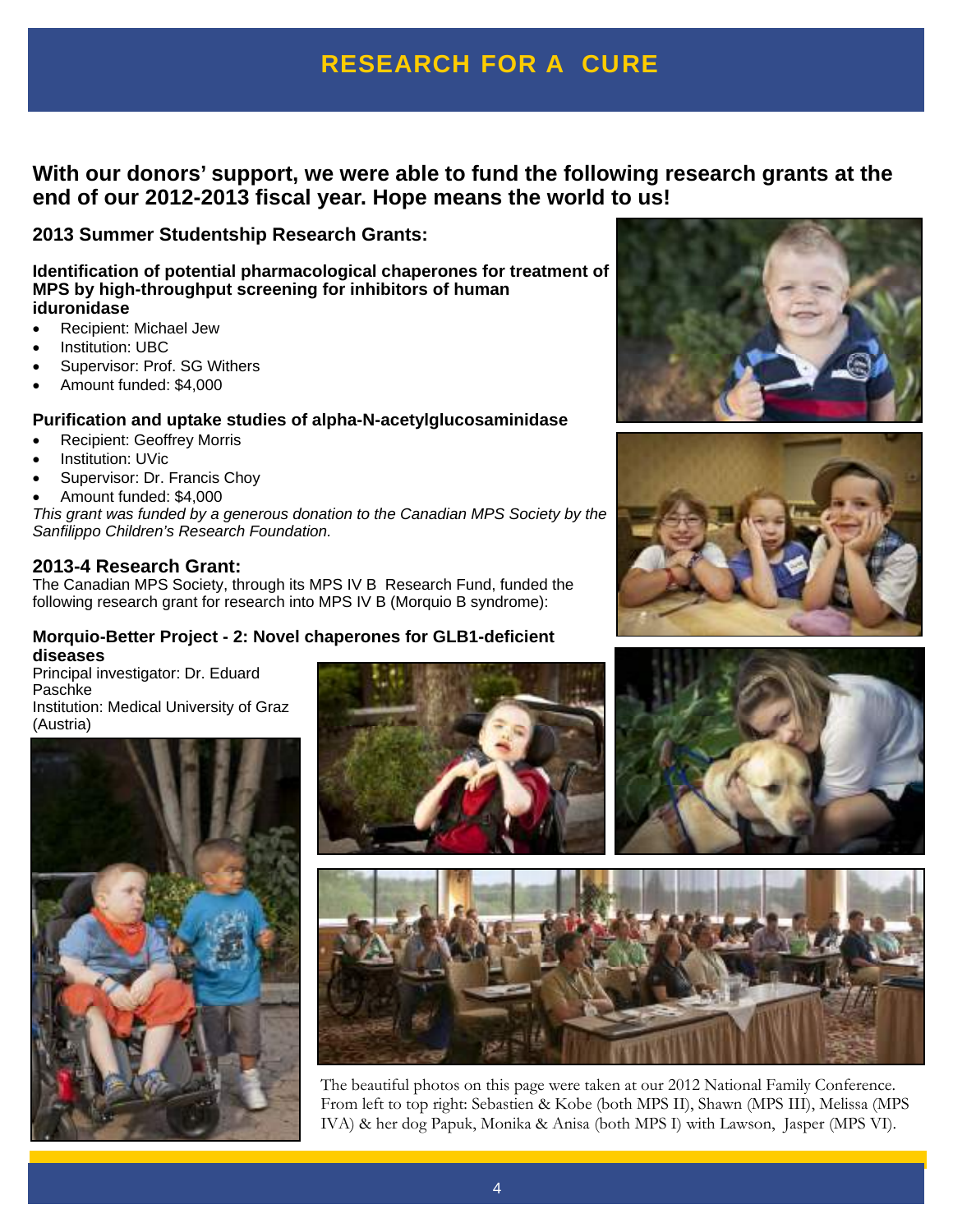# **10 YEARS OF SCORING GOALS FOR KIDS WITH MPS**

**At the 2012 MPS CUP in Vancouver, we celebrated 10 years of helping kids raise their arms in victory over MPS. Fundraising events, big and small, make a difference for kids with MPS. Thanks to everyone who organized, participated in, or contributed to any of the many events that took place during our 2012-2013 fiscal year.** 





Toronto Maple Leafs Alumni with Sarah Byrne (MPS I) at the **2012 MPS CUP Toronto**, held during our conference at the Nottawasaga Inn in Alliston, Ontario.

Players who received recognition certificates at the **2012 MPS CUP** Gala for being members of our team for five or more years: Mike MacWilliam, Rod Nimmo, Gary Lewis, Tony Tanti, Garry Valk, Dave Babych (who had played in 9 of 10 games!), Peter Hrdlitschka, Ken Dixon and Dave Tomlinson. Other players who have been members of our team for five

or more years but couldn't attend the event in 2012 are: Glen Barker, Steve Bolton, Chris Bouchard, Mike Greschner, Stephen Jungaro Michael Urbani. Thanks, guys!







The society was the featured charity at the February 2013 **Just Singin Round** event at the Vancouver Rowing Club. We are so grateful to the many talented musicians (pictured above) who volunteered their time to entertain the crowd and help us raise funds and awareness.



Far left: Allan Pyl (Dad of Shawn, pictured on page 4) and Peter Weima were members of **Team MPS** in the **Scotiabank Toronto Waterfront** 

**Marathon** in October 2012, as was Becky Hardman (pictured with daughter Emma, who has MPS I).

Sadly, Shawn Pyl passed away on February 13, 2013.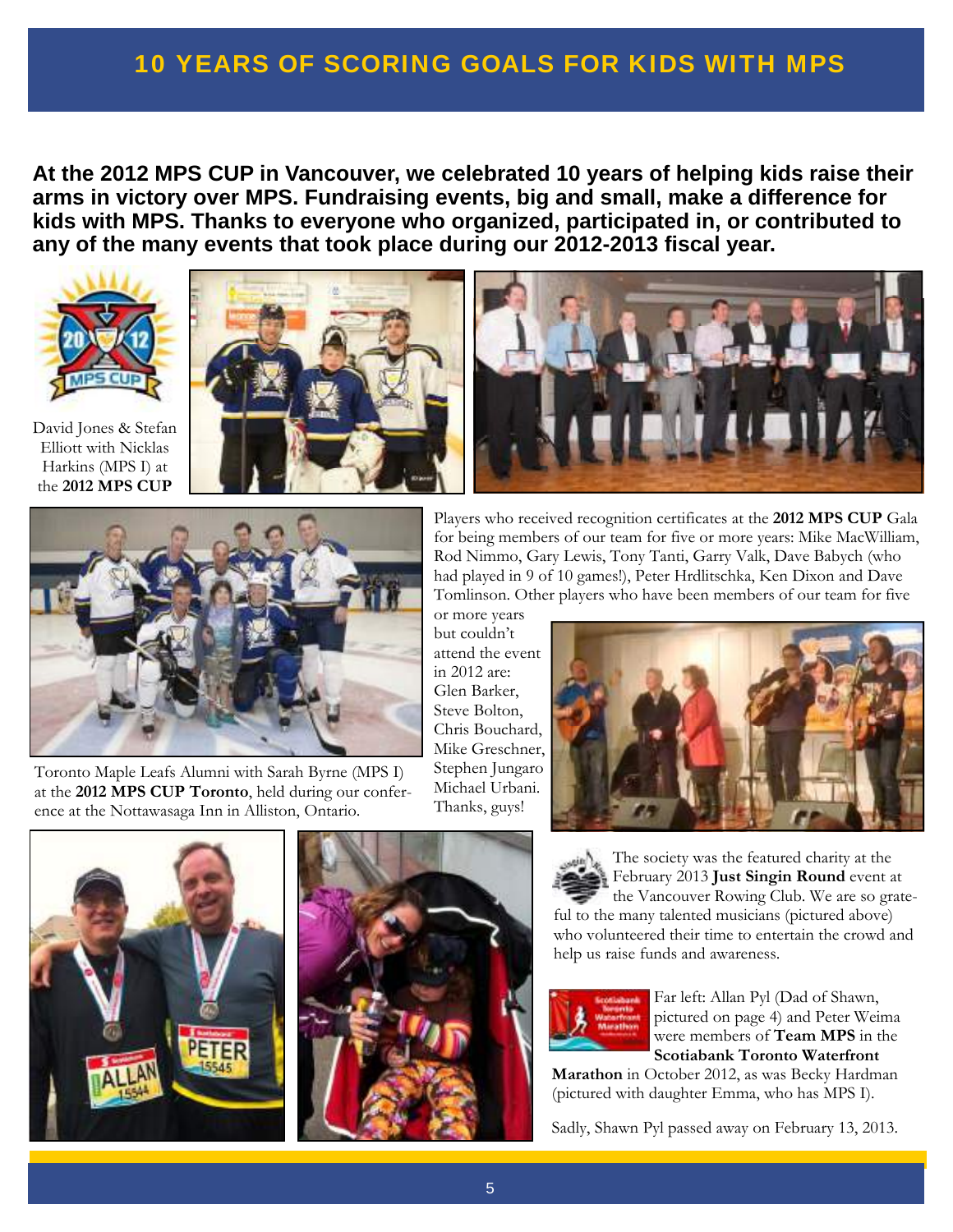# FINANCIAL STATEMENTS FOR YEAR ENDED MARCH 31, 2011 2013

| To the Directors of The Canadian Society for<br>Mucopolysaccharide & Related Diseases Inc.,                                                                                                                                                                |                  |                   | <b>Notes to Financial Statements:</b><br>(Unaudited)                                                                                                                                                                                                                                                                                                                                                                    |  |  |
|------------------------------------------------------------------------------------------------------------------------------------------------------------------------------------------------------------------------------------------------------------|------------------|-------------------|-------------------------------------------------------------------------------------------------------------------------------------------------------------------------------------------------------------------------------------------------------------------------------------------------------------------------------------------------------------------------------------------------------------------------|--|--|
| We have reviewed the Balance Sheet of The Canadian<br>Society for Mucopolysaccharide & Related Diseases Inc.<br>as at March 31, 2013, and Statement of Revenue,<br>Expenditures and Surplus for the year then ended.                                       |                  |                   | Note 1. Organization<br>The Canadian Society for Mucopolysaccharide & Related                                                                                                                                                                                                                                                                                                                                           |  |  |
| Our review was made in accordance with Canadian<br>generally accepted standards for review engagements and<br>accordingly consisted primarily of enquiry, analytical<br>procedures and discussion related to information supplied<br>to us by the Society. |                  |                   | Diseases Inc. is incorporated under the laws of Canada as a not-<br>for-profit organization and is registered under the Income Tax Act<br>as a charitable organization and as such is not subject to income<br>taxes. The Society's aim is to provide support to Canadians<br>affected by lysosomal storage diseases (LSDs), to raise public<br>and professional awareness of LSDs, and to fund research for a<br>cure. |  |  |
| A review does not constitute an audit and consequently we<br>do not express an audit opinion on these Financial<br>Statements.                                                                                                                             |                  |                   | <b>Note 2. Significant Accounting Policies</b>                                                                                                                                                                                                                                                                                                                                                                          |  |  |
| Based on our review, nothing has come to our attention that                                                                                                                                                                                                |                  |                   | <b>Revenue Recognition</b>                                                                                                                                                                                                                                                                                                                                                                                              |  |  |
| causes us to believe that these Financial Statements are<br>not, in all material respects, in accordance with Canadian<br>generally accepted accounting principles.                                                                                        |                  |                   | The Society follows the deferral method of accounting for<br>contributions.                                                                                                                                                                                                                                                                                                                                             |  |  |
| Quantum Accounting Services Inc.                                                                                                                                                                                                                           |                  |                   | <b>Capital Assets</b>                                                                                                                                                                                                                                                                                                                                                                                                   |  |  |
| Vancouver, BC<br>September 9, 2013                                                                                                                                                                                                                         |                  |                   | Capital assets are not recorded on the balance sheet. Expendi-<br>tures for capital assets in the year are recorded as expenses and<br>disclosed in the statement of operations. The capital assets of                                                                                                                                                                                                                  |  |  |
| Balance Sheet as at March 31, 2013<br>(Unaudited)                                                                                                                                                                                                          |                  |                   | the Society consist of office equipment and computer software.                                                                                                                                                                                                                                                                                                                                                          |  |  |
| March 31                                                                                                                                                                                                                                                   | 2013             | 2012              | <b>Volunteer Services</b>                                                                                                                                                                                                                                                                                                                                                                                               |  |  |
| <b>Assets</b>                                                                                                                                                                                                                                              |                  |                   | The work of the Society is dependent on the efforts of many                                                                                                                                                                                                                                                                                                                                                             |  |  |
| <b>Current Assets</b>                                                                                                                                                                                                                                      |                  |                   | volunteers. Because these services are not normally purchased<br>by the Society and because of the difficulty of determining their                                                                                                                                                                                                                                                                                      |  |  |
| Cash and short term deposits                                                                                                                                                                                                                               | 168,881          | 222,322           | fair value, donated services are not recognized in these financial                                                                                                                                                                                                                                                                                                                                                      |  |  |
| TD Waterhouse Investment                                                                                                                                                                                                                                   | 50,031           |                   | statements.                                                                                                                                                                                                                                                                                                                                                                                                             |  |  |
| Sales tax recoverable                                                                                                                                                                                                                                      | 2,406            | 1,334             | <b>Financial Instruments</b>                                                                                                                                                                                                                                                                                                                                                                                            |  |  |
| Accrued interest receivable                                                                                                                                                                                                                                | 404              |                   | Unless otherwise noted, it is management's opinion that the                                                                                                                                                                                                                                                                                                                                                             |  |  |
| <b>Prepaid Expenses</b><br><b>Total Current Assets</b>                                                                                                                                                                                                     | 2,500<br>224.222 | 13,300<br>236.956 | Society is not exposed to significant interest rate or credit risks<br>arising from its financial instruments.                                                                                                                                                                                                                                                                                                          |  |  |
| <b>Liabilities</b><br><b>Current Liabilities</b><br>Accounts Payable &                                                                                                                                                                                     |                  |                   | Significant cash balances are being held at one major financial<br>institution. The Society has a term deposit totaling \$74,157 which<br>bears interest at 1.30% and matures on March 13, 2014.                                                                                                                                                                                                                        |  |  |
| <b>Accrued Liabilities</b>                                                                                                                                                                                                                                 | 1,100            | 1,100             | Note 3. Fundraising                                                                                                                                                                                                                                                                                                                                                                                                     |  |  |
| Deferred Revenue-MPS CUP                                                                                                                                                                                                                                   | 100              |                   | Fundraising revenue is comprised of gross revenue in the                                                                                                                                                                                                                                                                                                                                                                |  |  |
| <b>Total Current Liabilities</b>                                                                                                                                                                                                                           | 1,200            | 1,100             | amount of \$124,768 (2012-\$170,886) less expenditures in the<br>amount of \$33,463 (2012-\$52,532).                                                                                                                                                                                                                                                                                                                    |  |  |
| <b>Surplus/ (Deficit)</b>                                                                                                                                                                                                                                  | 223,022          | 235,856           | <b>Note 4. Donor Advised Funds</b>                                                                                                                                                                                                                                                                                                                                                                                      |  |  |
|                                                                                                                                                                                                                                                            | 224,222          | 236,956           |                                                                                                                                                                                                                                                                                                                                                                                                                         |  |  |
| On behalf of the Board of Directors,                                                                                                                                                                                                                       |                  |                   | Donor Advised Fund Revenue is comprised of each fund's gross<br>revenue less expenditures (including a 5% administrative fee per<br>fund).                                                                                                                                                                                                                                                                              |  |  |
| Bernie Geiss<br>Brent Níchols<br>Treasurer<br>Chair                                                                                                                                                                                                        |                  |                   |                                                                                                                                                                                                                                                                                                                                                                                                                         |  |  |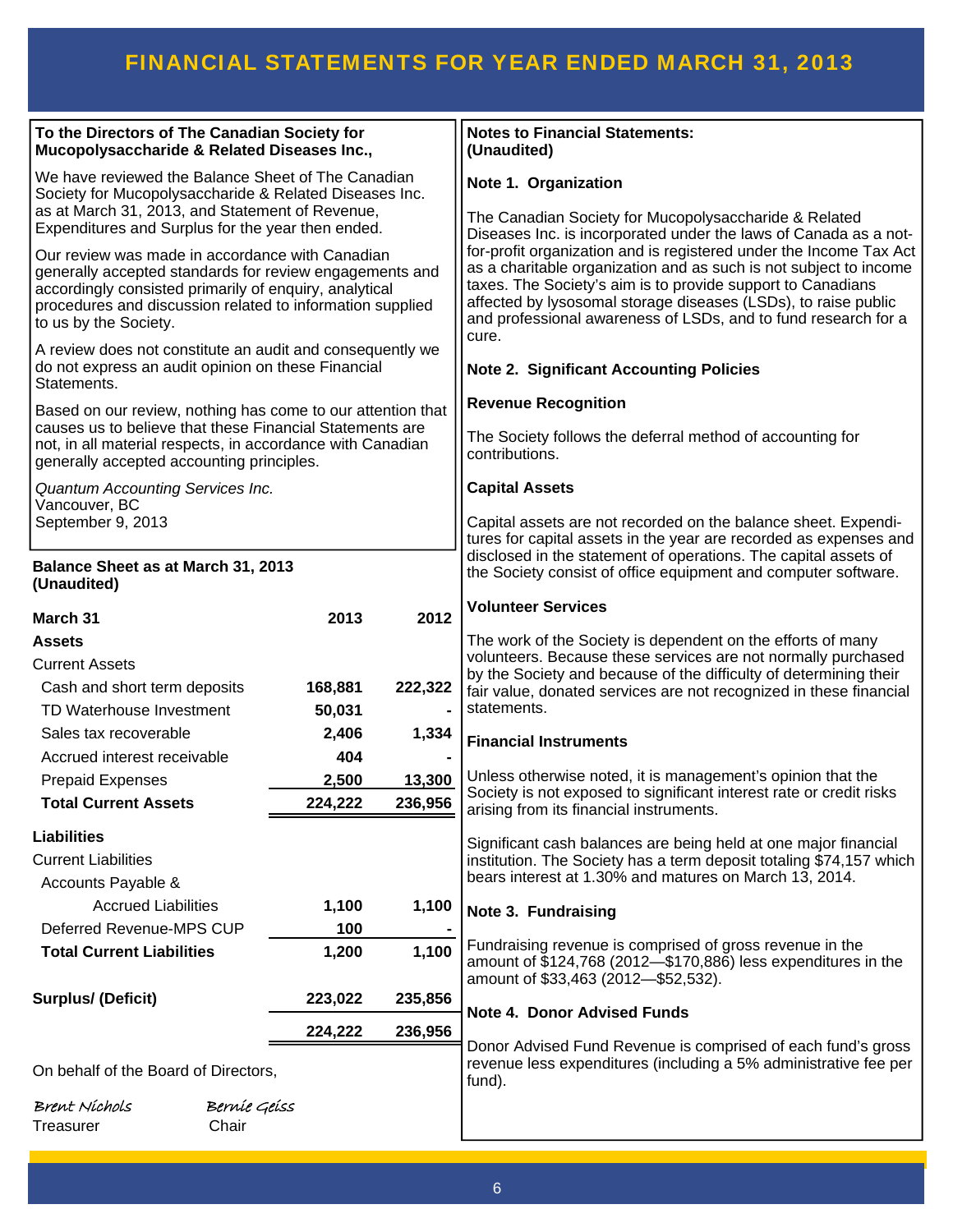# FINANCIAL STATEMENTS FOR YEAR ENDED MARCH 31, 2013

| For year ended March 31, 2013                                 | 2013      | 2012    |
|---------------------------------------------------------------|-----------|---------|
| Revenue                                                       |           |         |
| Donations                                                     | 125,276   | 59,817  |
| Fundraising, Net of Related Expenses (Note 3)                 | 91,305    | 118,354 |
| <b>Conference Revenue</b>                                     | 24,250    |         |
| MPS IV B Research Fund, Net of Related Expenses (Note 4)      | 10,867    | 19,949  |
| MPS II Research Fund, Net of Related Expenses (Note 4)        | 9,762     | 81,489  |
| Membership Fees                                               | 3,395     | 4,245   |
| Miscellaneous Income                                          | 1,106     | 9,455   |
| <b>Sales</b>                                                  | 957       | 2,126   |
| Interest                                                      | 435       | 1,315   |
| <b>Total Revenue</b>                                          | 267,353   | 296,750 |
| <b>Expenditures</b>                                           |           |         |
| <b>Salaries and Contract Fees</b>                             | 82,311    | 77,912  |
| <b>Consulting Fees</b>                                        | 27,232    | 2,000   |
| <b>Conference Expenses</b>                                    | 21,591    |         |
| <b>Printing and Postage</b>                                   | 10,804    | 8,834   |
| Travel                                                        | 9,972     | 8,577   |
| Office Lease                                                  | 7,530     | 6,072   |
| Office Expense                                                | 6,703     | 8,823   |
| Non-recoverable GST/HST                                       | 5,710     | 3,895   |
| Family Assistance Program                                     | 4,958     | 8,359   |
| Telephone and Internet                                        | 2,665     | 3,379   |
| <b>Promotional Items</b>                                      | 2,553     | 2,497   |
| Insurance                                                     | 2,244     | 1,953   |
| <b>Computer Software</b>                                      | 2,018     | 1,650   |
| <b>Professional Fees</b>                                      | 1,268     | 1,330   |
| Office Equipment                                              | 1,012     |         |
| Meetings                                                      | 986       | 1,571   |
| <b>Membership Dues</b>                                        | 130       | 130     |
|                                                               | 189,687   | 136,982 |
| <b>Research Grants</b>                                        | 90,500    | 97,236  |
| <b>Total Expenditures</b>                                     | 280,187   | 234,218 |
| Excess/(deficiency) of revenue over expenditures for the year | (12, 834) |         |
| Surplus, beginning of year                                    | 235,856   | 173,324 |
| Surplus, end of year                                          | 223,022   | 235,856 |